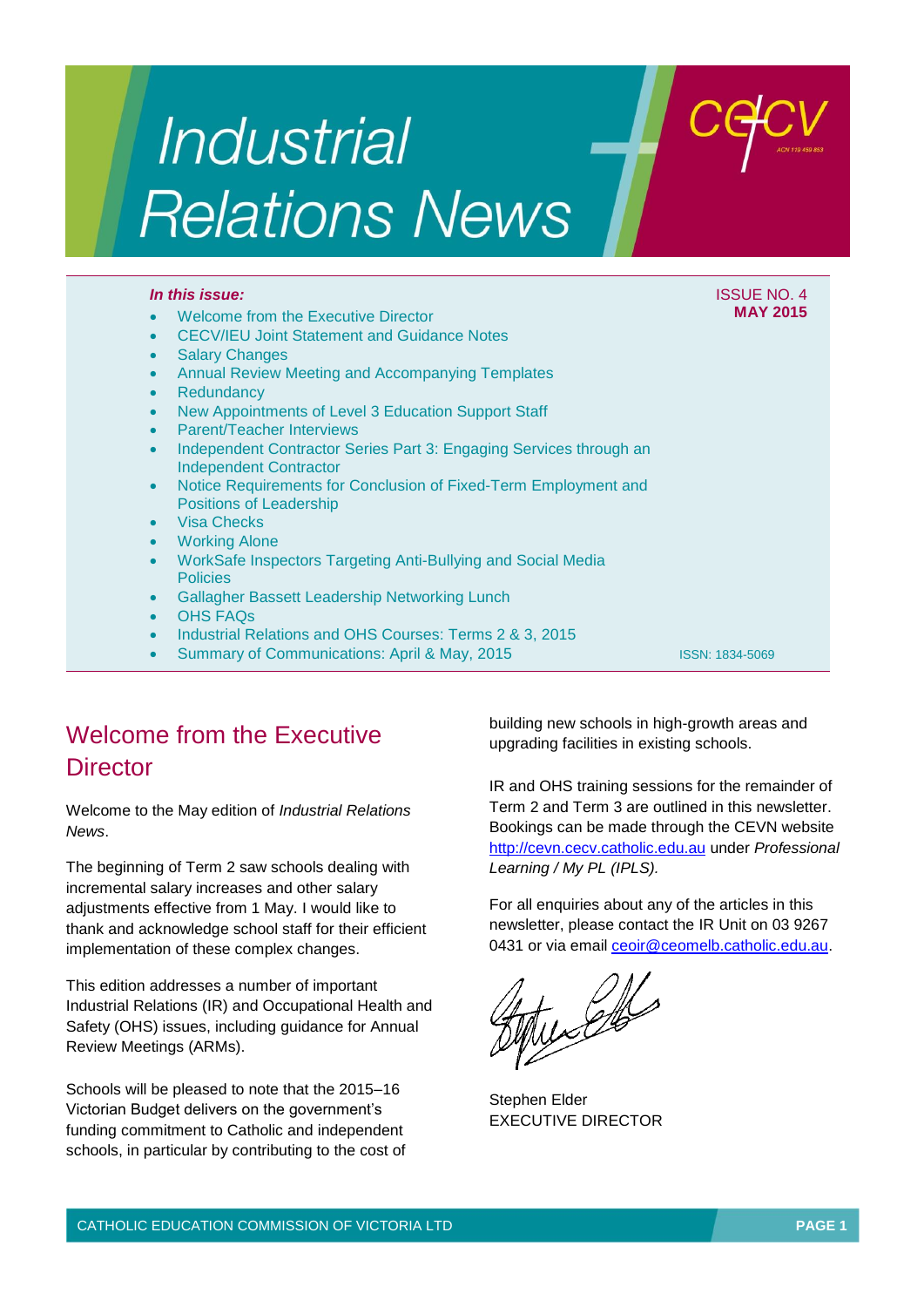## CECV/IEU Joint Statement and Guidance Notes

The Catholic Education Commission of Victoria Ltd (CECV) and the Independent Education Union Victoria Tasmania (IEU) have issued a [Joint](http://www.cecv.catholic.edu.au/vcsa/Implementation_Guidelines/Guidance%20Notes/Joint_Statement.pdf)  [Statement](http://www.cecv.catholic.edu.au/vcsa/Implementation_Guidelines/Guidance%20Notes/Joint_Statement.pdf) dated 1 May 2015 confirming that an agreement has been reached in relation to three issues that were the subject of disputation in schools.

The three issues relate to the interpretation of the following clauses in the *[Victorian Catholic Education](http://web.cecv.catholic.edu.au/vcsa/Agreement_2013/VCEMEA_2013.pdf)  [Multi Enterprise Agreement 2013](http://web.cecv.catholic.edu.au/vcsa/Agreement_2013/VCEMEA_2013.pdf)* (VCEMEA):

- Recall and end-of-year attendance requirements for Category B staff (Clause 25.9).
- Personal leave deductions for teachers (Clause 30.1(g)).
- Attendance time for teachers (Clause 55.1(b)).

The CECV and the IEU, after participating in extensive discussions, have agreed on a recommended approach set out in three separate guidance notes in relation to the following issues:

- Category B staff [Recall and end–of-year](http://www.cecv.catholic.edu.au/vcsa/Implementation_Guidelines/Guidance%20Notes/Guidance_Note_Category_B_Recall_End_of_Year_Procedures.pdf)  [procedures](http://www.cecv.catholic.edu.au/vcsa/Implementation_Guidelines/Guidance%20Notes/Guidance_Note_Category_B_Recall_End_of_Year_Procedures.pdf)
- [Personal Leave deductions \(teachers\)](http://www.cecv.catholic.edu.au/vcsa/Implementation_Guidelines/Guidance%20Notes/Guidance_Note_Personal_leave_deductions.pdf)
- [Teacher Attendance Time.](http://www.cecv.catholic.edu.au/vcsa/Implementation_Guidelines/Guidance%20Notes/Guidance_Note_Attendance_Time.pdf)

Schools should review their existing arrangements to ensure consistency with the guidance notes.

#### *Queries*

The IR Unit has received a number of questions in relation to Principle 1 in the guidance note for Personal Leave deductions (teachers):

*Where a full-time or a part-time teacher who normally attends for the whole school day is absent for the whole day due to personal leave, 7.6 hours should be deducted from the teacher's personal leave credits*.

The personal leave deduction is 7.6 hours for a whole day absence for:

- a full-time teacher
- a part-time teacher who normally attends for the whole school day.

This is irrespective of whether the full day is made up of scheduled class time, or release time for Positions of Leadership (POLs) or other scheduled duties.

For all enquiries on the Joint Statement or Guidance Notes please contact the IR Unit on 03 9267 0431 or via email [ceoir@ceomelb.catholic.edu.au.](mailto:ceoir@ceomelb.catholic.edu.au)

The Joint Statement and guidance notes can be accessed on the CECV website [www.cecv.catholic.edu.au](http://www.cecv.catholic.edu.au/) under *Industrial Relations / [2013 Agreement Implementation.](http://www.cecv.catholic.edu.au/vcsa/Implementation_Guidelines/implementation_guides.htm)*

## Salary Changes

#### *Changes to salary levels*

A reminder that schools are now required to make their own changes to the Online Staffing Records (OSR) on the [CEVN website](http://cevn.cecv.catholic.edu.au/) for 1 May 2015.

All salary levels and allowances with a 'FEB15' suffix should be changed to the appropriate salary level with a 'MAY15' suffix. These changes are required for both fixed-term and ongoing employees irrespective of whether incremental progression occurs.

Please note that all principal salary levels have been updated by the Catholic Education Office Melbourne (CEOM).

#### *Incremental Progression Reminder*

Schools are reminded that ongoing employees may have been eligible for an increment on 1 May 2015. Please ensure, as a matter of urgency, that these employees have been incremented on the school payroll and the OSR on the [CEVN website.](https://cevn.cecv.catholic.edu.au/)

#### *August 2015 pay increases*

Salary increases for all employees take effect from the first full pay period on or after 1 August 2015.

Failure to make the salary changes on the OSR for 1 May 2015 will result in errors in the August 2015 salary increase uploads scheduled to be performed by the CEOM.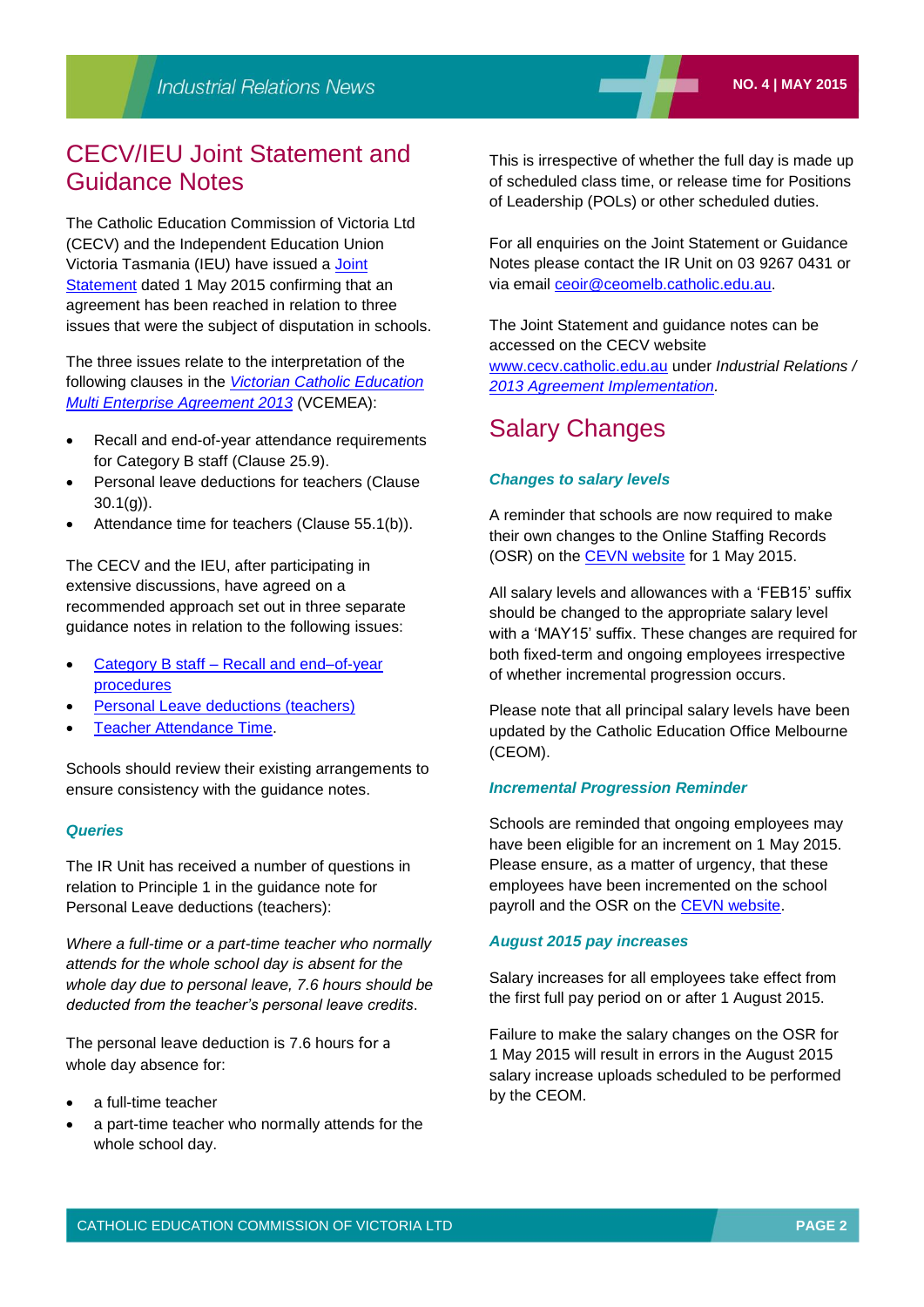Information on salary levels, translations and allowances is available in the 2013 Agreement Implementation Guide Part 3a – [Salary and](http://www.cecv.catholic.edu.au/vcsa/Implementation_Guidelines/Salary_Implementation/Part%203A.pdf)  [Allowances](http://www.cecv.catholic.edu.au/vcsa/Implementation_Guidelines/Salary_Implementation/Part%203A.pdf) (2015 school year) and the [spreadsheet](http://www.cecv.catholic.edu.au/vcsa/Implementation_Guidelines/Salary_Implementation/2014_Implementation_tables.xls)  [of tables](http://www.cecv.catholic.edu.au/vcsa/Implementation_Guidelines/Salary_Implementation/2014_Implementation_tables.xls) on the [CECV website](http://www.cecv.catholic.edu.au/) under *Industrial Relations / [2013 Agreement Implementation.](http://www.cecv.catholic.edu.au/vcsa/Implementation_Guidelines/implementation_guides.htm)*

Emergency teachers are also subject to a pay increase in August 2015, with their daily rate increasing from \$283.90 to \$293.30, and their hourly rate increasing from \$47.32 to \$48.88.

## Annual Review Meeting (ARM) and Accompanying Templates

Clause 24 of the [VCEMEA](http://web.cecv.catholic.edu.au/frameset.htm?page=industrial) requires teachers and deputy principals to participate in an ARM. Principals may also require education support employees to participate in an ARM.

Each ARM should be conducted by the principal or the principal's nominee, and employees are to be given reasonable notice of any issues to be discussed in the ARM.

The ARM for a teacher must be conducted in accordance with the teacher's level standard (Graduate/Proficient/Highly Accomplished/Lead) of professional practice, as detailed by the [Australian](http://www.aitsl.edu.au/australian-professional-standards-for-teachers)  [Institute for Teaching and School Leadership](http://www.aitsl.edu.au/australian-professional-standards-for-teachers) (AITSL) standards.

The ARM should be a collaborative process involving a genuine exchange of ideas and views between the employee and the principal.

The ARM is intended to be a positive process for the employee and the principal to:

- identify and establish professional development goals and avenues
- affirm achievements and identify areas for improvement and development
- assist teachers in relation to the AITSL Australian Professional Standards for Teachers.

A reminder that the ARM is not an assessment for incremental progression.

If a principal has concerns about an employee's conduct or performance, these concerns should be managed in accordance with Clause 13 of the

[VCEMEA.](http://web.cecv.catholic.edu.au/vcsa/Agreement_2013/VCEMEA_2013.pdf) ARMs may not be used in lieu of the procedures outlined in Clause 13.

ARM guidelines and template forms are available on the [CECV website](http://www.cecv.catholic.edu.au/) under *Industrial Relations / [Guidelines.](http://web.cecv.catholic.edu.au/vcsa/guidelines/guideindex.htm)*

## **Redundancy**

By the third week of Term 3, 2015, principals should have identified any potential redundancies taking effect from the start of the 2016 school year.

If there is a redundancy situation identified in the school, principals must notify:

- potentially affected staff (including staff on leave)
- the diocesan director
- the CECV
- the Principals' Association of Victorian Catholic Secondary Schools (PAVCSS) (secondary schools only).

[Appendix 2](http://web.cecv.catholic.edu.au/frameset.htm?page=industrial) of the [VCEMEA](http://web.cecv.catholic.edu.au/frameset.htm?page=industrial) contains the redundancy provisions that apply to all staff employed in Catholic schools.

To assist principals, redundancy guidelines are available on the [CECV website](http://www.cecv.catholic.edu.au/) under *Industrial Relations / [Guidelines.](http://web.cecv.catholic.edu.au/vcsa/guidelines/guideindex.htm)*

The guidelines detail the procedures to be followed in relation to a redundancy and include pro forma documentation that should be used for notifying staff.

## New Appointments of Level 3 Education Support Staff

New employees appointed at Level 3 after 1 May 2015 should commence on Level 3–7 and continue to incrementally progress through Level 3 subject to eligibility.

The salary points 3–1 to 3–6 are salary maintenance points for employees previously classified as a School Officer Level 5 and should not be used for new appointments.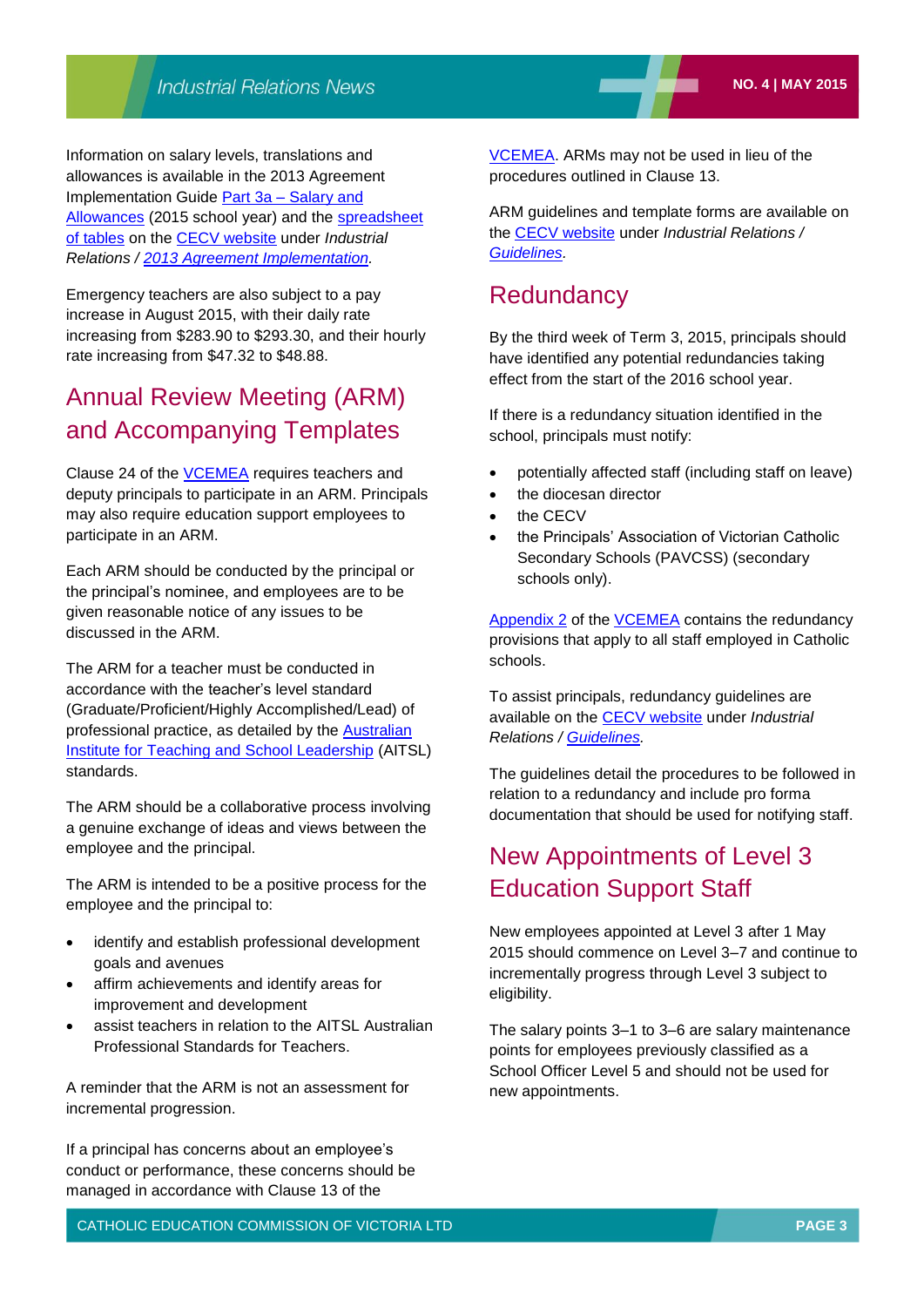## Parent/Teacher Interviews

#### *Part-time teachers*

Principals should be familiar with the requirements and entitlements of part-time teachers in relation to attendance at parent/teacher interviews as provided in Clause 55.2 of the [VCEMEA.](http://web.cecv.catholic.edu.au/frameset.htm?page=industrial)

All teachers are expected to attend parent/teacher interviews for their students pursuant to the relevant [AITSL](http://www.aitsl.edu.au/australian-professional-standards-for-teachers/standards/list) standard level (Graduate/Proficient/Highly Accomplished/Lead) and specifically Standard 5.5: 'Report on Student Achievement'.

If the parent/teacher interviews are conducted during scheduled class time for which the part-time teacher is not normally required to attend, then the part-time teacher is entitled to payment for additional hours (Clauses 55.2(d) and (e) of the [VCEMEA\)](http://web.cecv.catholic.edu.au/frameset.htm?page=industrial).

For example, a part-time teacher who usually has scheduled class time in the morning only, would be entitled to receive payment where they are required to attend school for parent/teacher interviews conducted during the afternoon (when scheduled classes would normally take place).

However, if parent/teacher interviews occur or continue after scheduled class time (e.g. 3.45 pm – 6.00 pm) and teachers are required to attend, then that attendance is part of the normal professional expectations for the teacher. Consequently there is no entitlement to any additional payment.

The diagram attached to this newsletter provides additional guidance.

#### *Consultation Requirements*

Principals should specifically consult part-time teachers regarding arrangements for their attendance at parent/teacher meetings (Clause 55.2(c) of the [VCEMEA\)](http://web.cecv.catholic.edu.au/vcsa/Agreement_2013/VCEMEA_2013.pdf).

#### *Education Support Employees*

An education support employee may be directed to attend parent/teacher interviews (Clause 65.1(b) of the [VCEMEA\)](http://web.cecv.catholic.edu.au/frameset.htm?page=industrial). If the education support employee works in excess of their weekly hours as a result of attending parent/teacher nights (or for any other

reason), they may elect to either take time off in lieu with the agreement of the employer or be paid a loading of 33.3% of their normal hourly rate for the excess hours (Clause 65.5).

Employers are advised to refer to Clause 41.2(c) of the [VCEMEA.](http://web.cecv.catholic.edu.au/vcsa/Agreement_2013/VCEMEA_2013.pdf)

## Independent Contractor Series Part 3: Engaging Services through an Independent **Contractor**

This newsletter series considers the options outlined in *[Engaging External Labour Providers and Casuals:](http://www.cecv.catholic.edu.au/vcsa/guidelines/independent_contractors/Engaging_External_Labour_Providers_and_Casuals.pdf)  [A Guide for Schools](http://www.cecv.catholic.edu.au/vcsa/guidelines/independent_contractors/Engaging_External_Labour_Providers_and_Casuals.pdf)* for engaging independent contractors and casual workers who are not covered by the [VCEMEA.](http://web.cecv.catholic.edu.au/frameset.htm?page=industrial) This article summarises the second of the four options: engaging a worker as an independent contractor.

#### *How does it work?*

A school engages a worker as an independent contractor to perform services for the school either directly or through a company that is interposed as the worker's employer. The worker is not employed by the school, but rather is performing the services either:

- as an individual contractor (if the worker is engaged directly)
- on behalf of the contractor (if the school engages the worker as a company).

The CECV recommends that schools use the template contracts available from the [CECV website](http://www.cecv.catholic.edu.au/) under *Industrial Relations / [Guidelines.](http://www.cecv.catholic.edu.au/vcsa/guidelines/guideindex.htm)*

#### *When are independent contractor arrangements useful?*

Independent contractor arrangements are useful when:

- the school does not have the in-house expertise to undertake the services
- the services are required on an ad hoc or temporary basis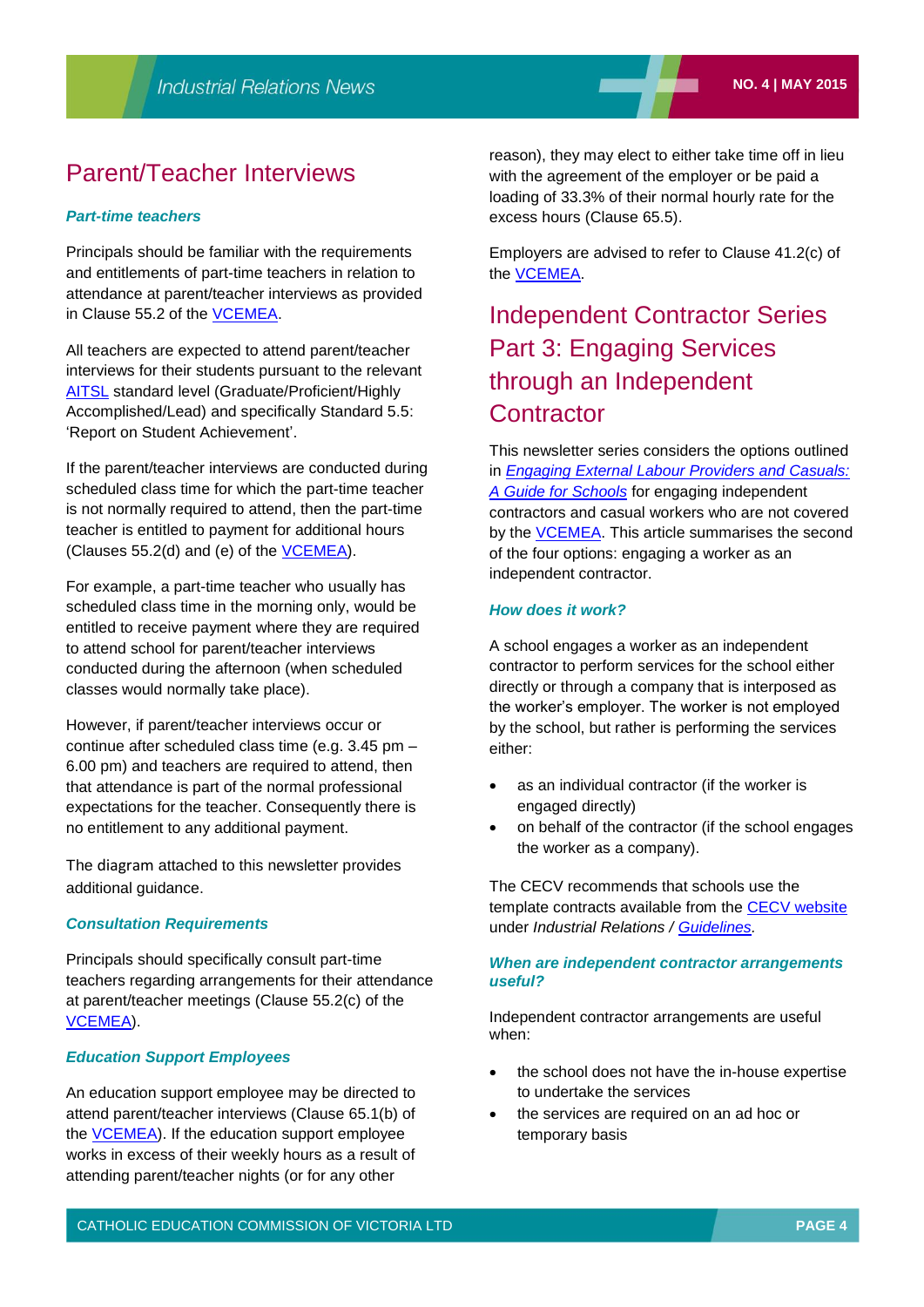the school would prefer not to be responsible for administrative obligations associated with employment (e.g. payroll).

Examples of workers who may be engaged through independent contractor arrangements include:

- instrumental music tutors
- sports coaches
- IT consultants
- contract cleaners, gardeners, plumbers, painters or other maintenance workers.

#### *Independent contractor or employee?*

Employers need to be careful that a worker engaged as an independent contractor really is an independent contractor and not an employee. There have been many cases in which courts have found that workers described in their contracts as 'independent contractors' are actually employees.

This can expose a school to a number of legal risks:

- Breaches of the *Fair Work Act 2009* (Cth) (FW Act) or the modern award by not providing minimum conditions of employment.
- Breaches of sham contracting provisions of the FW Act.
- Breaches of obligations in relation to income tax, payroll tax, superannuation and long service leave (LSL).
- Penalties for failing to obtain workers' compensation in respect of the worker.
- The worker may have unfair dismissal rights if their contract is terminated.
- The school may be vicariously liable for acts of the worker (e.g. negligence, sexual harassment).

Appendix A of the [Guide](http://www.cecv.catholic.edu.au/vcsa/guidelines/independent_contractors/Engaging_External_Labour_Providers_and_Casuals.pdf) contains a useful table that sets out the factors a court will consider in determining whether a worker is an independent contractor or an employee. If in doubt, contact the IR Unit for assistance.

Note that even where the relationship is a true independent contractor arrangement, relevant legislation may nonetheless deem the worker to be an employee for the purposes of superannuation, worker's compensation, payroll tax and income tax.

#### *What else should I consider?*

When engaging an independent contractor, it is important for a school to consider the following:

- All contractors must have an ABN.
- All contractors should have the necessary insurance required by the school.
- Whether the school requires the contractor to have a Working with Children Check.
- The extent to which the school requires a strong commitment to it alone, because a contractor can perform services for other contractees.
- OHS considerations (see the document *[Managing Contractors](http://www.cecv.catholic.edu.au/vcsa/ohands/documents/ManagingContractors.pdf)* available from the [CECV](http://www.cecv.catholic.edu.au/)  [website](http://www.cecv.catholic.edu.au/) under *Industrial Relations / [Guidelines](http://www.cecv.catholic.edu.au/vcsa/guidelines/guideindex.htm)*).

#### *What induction does an independent contractor require?*

Schools should provide contractors with a modified induction that covers the following matters:

- location of work area and amenities
- relevant policies (e.g. OHS, anti-bullying, equal opportunity)
- evacuation procedures
- first-aid facilities.

Ideally, schools should require the worker to sign a document confirming they have been informed of the above matters. A useful way of covering off on these matters is to prepare a standard handbook for contractors to read and sign upon commencement.

For specific enquiries, please contact the IR Unit. The [Guide](http://www.cecv.catholic.edu.au/vcsa/guidelines/independent_contractors/Engaging_External_Labour_Providers_and_Casuals.pdf) and accompanying template contracts are available from the [CECV website](http://www.cecv.catholic.edu.au/) under *Industrial Relations / [Guidelines](http://www.cecv.catholic.edu.au/vcsa/guidelines/guideindex.htm)*.

## Notice Requirements for Conclusion of Fixed-Term Employment and Positions of Leadership (POLs)

Schools are required to give fixed-term employees written notice of termination of their employment.

Clause 11.2(a) of the [VCEMEA](http://web.cecv.catholic.edu.au/frameset.htm?page=industrial) states:

*An employee engaged for a specified period of time who will not be immediately re-employed or*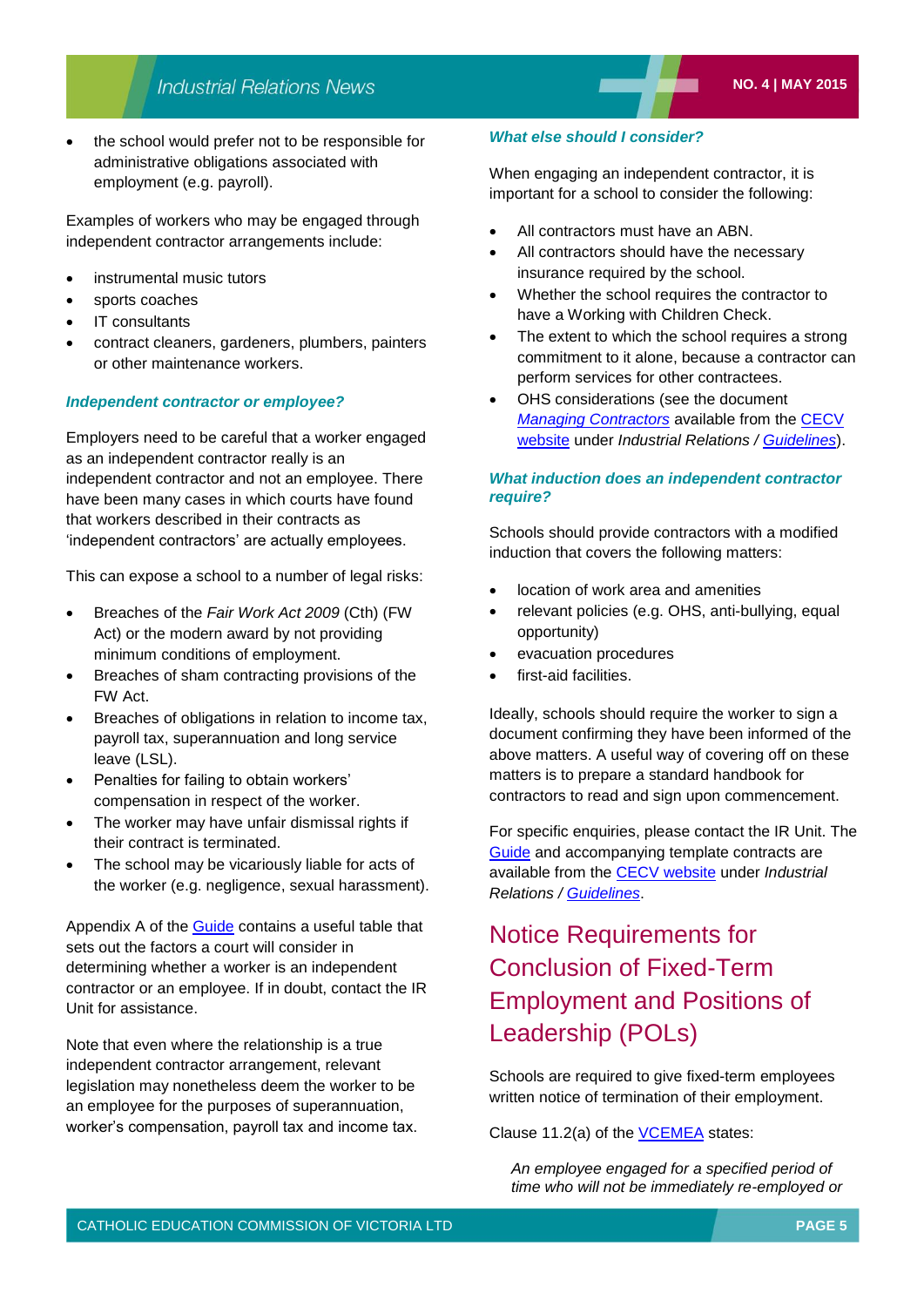## **Industrial Relations News**

*whose employment will not be extended shall, not less than seven weeks prior to the conclusion of the specified period, be issued with a letter advising them that their employment is terminating. In the event that the Employer fails to issue the letter, the Employee will be paid an amount equal to their ordinary wages for any part of the seven weeks' notice not provided.*

Accordingly, where a fixed-term employee's engagement will not be extended and the employee will not be offered further employment at the school after the end date of their current fixed-term engagement, the employer must issue the employee with a letter providing at least seven weeks notice of this occurring.

If the school fails to issue the letter with at least seven weeks notice of the end date of the employee's engagement, then the employee must be paid an amount equivalent to the period of the notice not provided.

For example, if the letter was not issued until four weeks prior to the end date of employment, then an amount equal to an additional three weeks ordinary wages must be paid to the employee at the conclusion of the employment period.

Employers must also provide the same amount of written notice to employees who will not have their POL renewed at the conclusion of the current tenure.

[Template notice letters](http://web.cecv.catholic.edu.au/vcsa/lettersofappointment/instructions.html) for each classification of employee are available from the [CECV website](http://www.cecv.catholic.edu.au/) under *Industrial Relations / [Template Letters](http://www.cecv.catholic.edu.au/vcsa/lettersofappointment/appoint.htm)*.

## Visa Checks

Employers must not employ staff or contractors who have no right to work in Australia, otherwise severe penalties can apply. The *Migration Amendment (Reform of Employer Sanctions) Act 2013* (Cth) makes it a strict liability offence to employ/allow to be employed/refer for work any person without work rights in Australia. A strict liability offence means that employers can be in breach of these laws if they have not taken reasonable steps to verify if a person is allowed to work in Australia. Most temporary visa holders have work rights for Australia, although some classes of visas allow limited work only e.g. working holiday and student visas.

If a school wishes to check if a person with a visa has work rights in Australia, the Department of Immigration and Citizenship (DIAC) has a system called the Visa Entitlement Verification Online (VEVO) service. VEVO is a free internet-based service that allows a school to check the work entitlements of a person with a visa. To use VEVO, the school must register to use the service at the following address:

[www.immi.gov.au/Services/Pages/vevo/vevo](http://www.immi.gov.au/Services/Pages/vevo/vevo-overview.aspx)[overview.aspx.](http://www.immi.gov.au/Services/Pages/vevo/vevo-overview.aspx)

Once registered, the school may need to supply certain details such as the name of the person and their passport number and type.

## Working Alone

#### *Definition*

'Working alone' is defined as any situation where the worker is alone and unable to get immediate assistance. This normally refers to after-hours work but it also applies to normal school hours where staff cannot be seen or heard by another person.

#### *What is the risk?*

The main hazard of working alone relates to the fact that no one is there in the event of an emergency. This may increase the likelihood and/or consequences of accidents such as slips/trips/falls, the sudden onset of a medical condition (e.g. heart attack) or exposure to violence. In these events, there is likely to be poor access to emergency assistance when working alone.

#### *Who is at risk?*

There are a number of roles in schools that may require working alone or in isolation from contact with other workers. These include:

- teachers
- administration staff
- maintenance/ground staff
- contractors
- cleaners
- IT staff
- sports coaches
- bus drivers.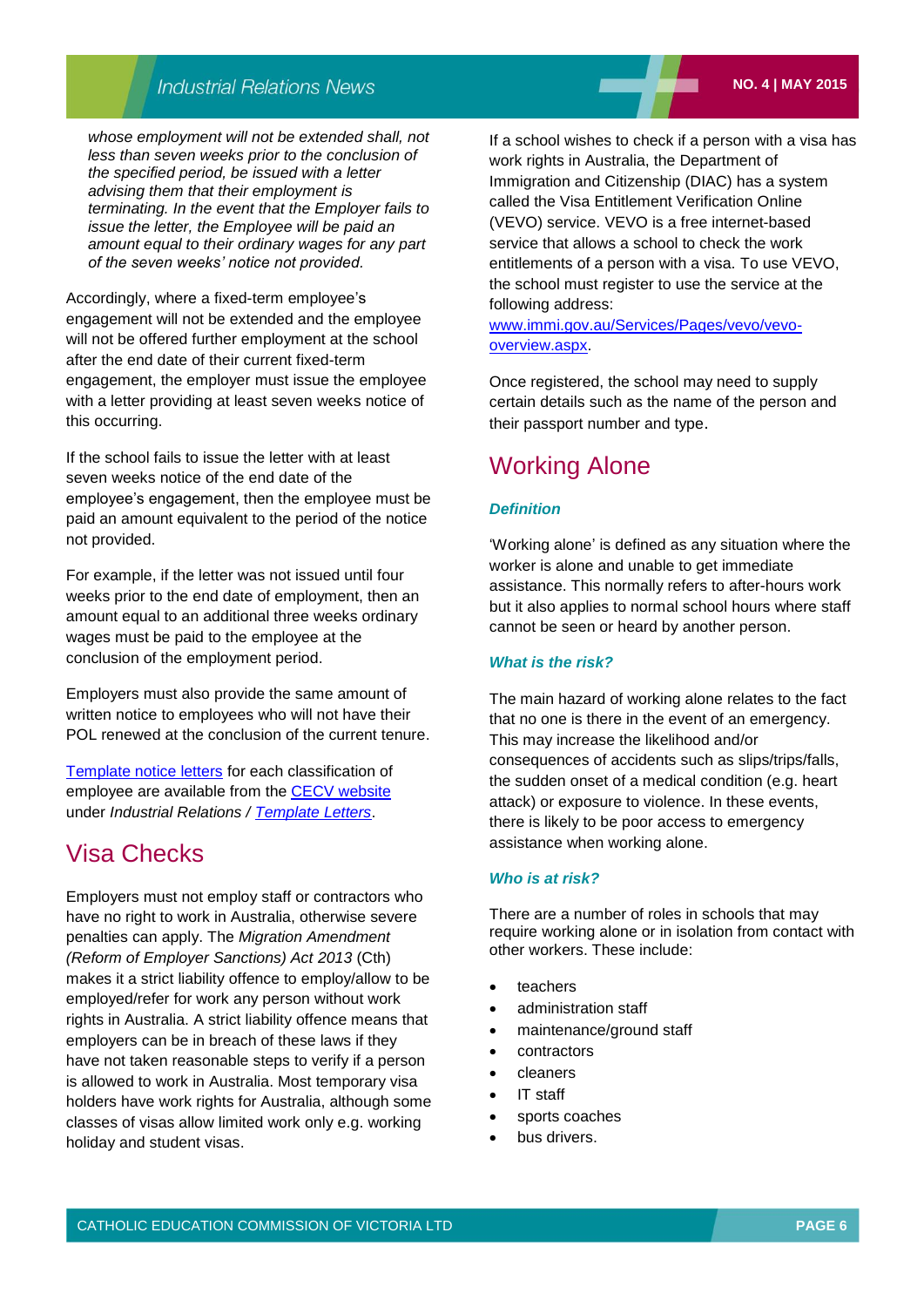#### *Suggested strategies for staff working alone*

If staff are required or intend to work alone, the following strategies should be considered:

- A risk assessment can be conducted to identify the potential hazards of working alone.
- An authorised person should be notified of the planned work, when it will commence and the expected completion time.An easily accessible means of communication to gain assistance in an emergency (e.g. mobile phone) might be used.
- All required personal security measures should be undertaken (e.g. lock doors, school gates, walk in well-lit areas).
- Relevant training and education should be completed (e.g. working alone policy/procedures, emergency management processes and safe operation instructions for use of equipment).
- Low-risk tasks (e.g. with hazardous substances or materials, working at heights or with hazardous equipment).
- An established check-in procedure could be established.

Any medical conditions that may give rise to a dangerous or life threatening situation should be taken into account in any strategy used.

#### *Further information*

WorkSafe has a useful [Working Alone Information](http://www.worksafe.vic.gov.au/__data/assets/pdf_file/0006/9555/WS_MIA_WORKING_ALONE_WEB.pdf)  [Sheet](http://www.worksafe.vic.gov.au/__data/assets/pdf_file/0006/9555/WS_MIA_WORKING_ALONE_WEB.pdf) on their website [www.worksafe.vic.gov.au](http://www.worksafe.vic.gov.au/), which provides further quidance including a riskassessment checklist that can be adapted for use in schools.

## WorkSafe Inspectors Targeting Anti-Bullying and Social Media **Policies**

WorkSafe inspectors are currently visiting schools in the Geelong and Western suburbs areas. They are specifically requesting to see Anti-Bullying and Social Media policies.

The [CECV website](http://www.cecv.catholic.edu.au/) (under *Industrial Relations* / *[Guidelines](http://www.cecv.catholic.edu.au/vcsa/guidelines/guideindex.htm)*) has materials to assist schools in addressing these issues:

- [Anti-Bullying Policy](http://www.cecv.catholic.edu.au/vcsa/guidelines/Anti_Bullying_Policy.doc) (policy template with instructions on how to adapt it to an individual school)
- [Anti-Bullying Guide](http://www.cecv.catholic.edu.au/vcsa/guidelines/Anti_Bullying_Guide.pdf) (a 30-page guide for principals and school leaders)
- [Social Media](http://www.cecv.catholic.edu.au/vcsa/guidelines/Template_Social_Media_Policy.doc) (policy template with instructions on how to adapt it to an individual school).

If a school does NOT have Anti-Bullying or Social Media policies, the principal should:

- download the above policy templates and adapt them for the school
- make the policies easily accessible to staff by methods such as placing them on the staff OHS noticeboard or on the school server/intranet.

For further assistance, please contact the IR Unit on 03 9267 0431.

## Gallagher Bassett Leadership Networking Lunch

Gallagher Bassett, the WorkCover insurer of the Catholic Education Office Melbourne, is pleased to invite school leaders to attend a networking lunch with refreshments.

This forum will provide a rich opportunity to network with leaders from organisations operating in the education sector.

Discussions will encompass topical issues, key challenges and emerging issues with a view to defining industry best practice through shared experiences and knowledge.

Motivated school leaders are invited to register their interest to attend this forum, to be held during the July/August period in the Melbourne CBD.

See the [CECV website](http://web.cecv.catholic.edu.au/frameset.htm?page=industrial) under *Industrial Relations/ [Communications](http://www.cecv.catholic.edu.au/vcsa/communications/commsindex.htm)* for further details.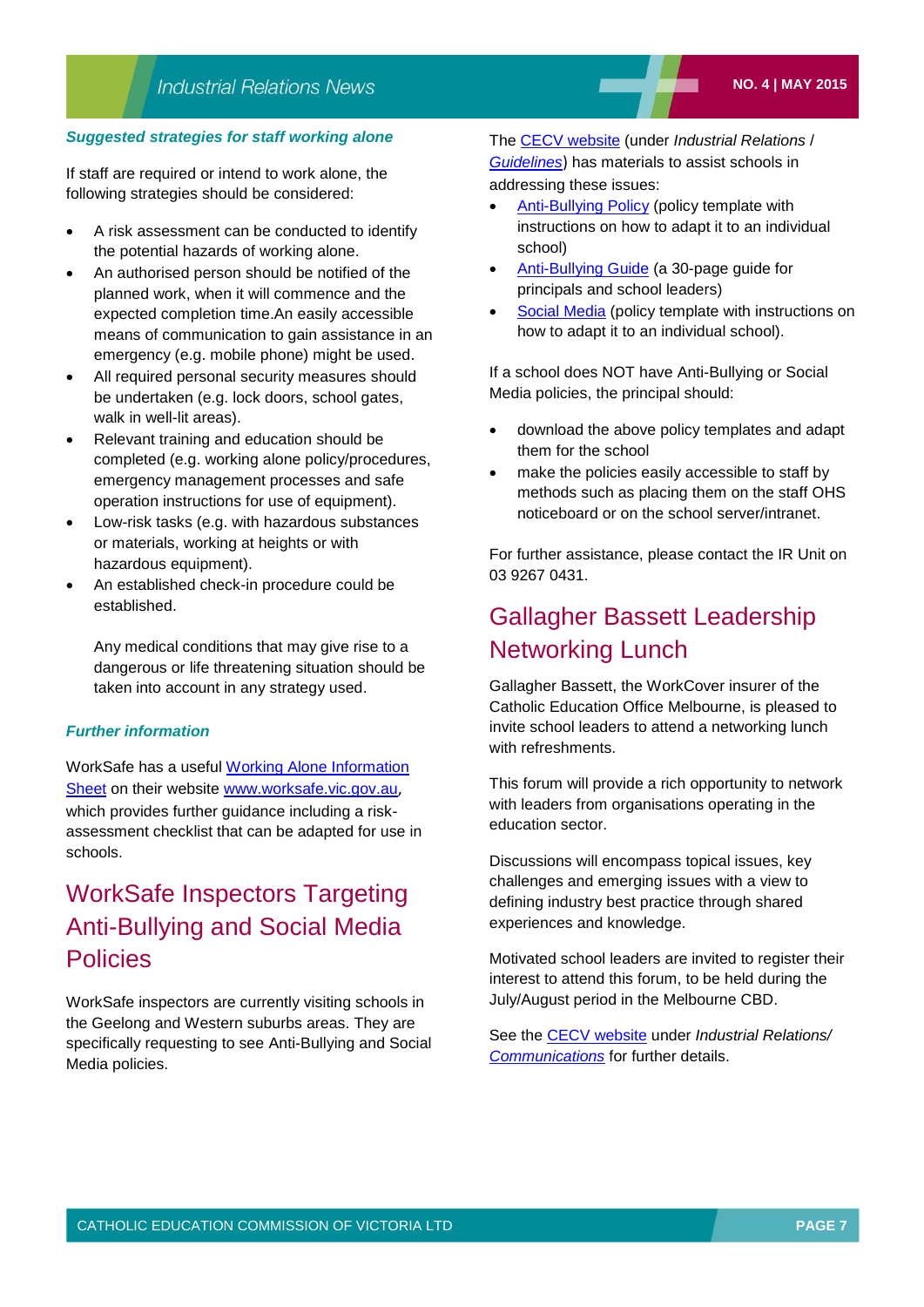## OHS FAQs

#### *Where can we find information on how to manage safety in schools?*

Schools can access OHS guidelines and checklists on the [CECV website](http://web.cecv.catholic.edu.au/frameset.htm?page=industrial) under *Industrial Relations/ [Occupational Health and Safety](http://www.cecv.catholic.edu.au/vcsa/ohands/ohsindex.htm)*. This section has guidance materials and checklists on a range of OHS hazards that are relevant to Catholic schools.

#### *Where can we find OHS videos that are relevant to Catholic schools?*

There are nine OHS videos available on the [CECV](http://web.cecv.catholic.edu.au/frameset.htm?page=industrial)  [website](http://web.cecv.catholic.edu.au/frameset.htm?page=industrial) under *Industrial Relations/Occupational Health and Safety / [Occupational Health and Safety](http://www.cecv.catholic.edu.au/vcsa/ohands/ohs_in_schools.html)  [Training Material.](http://www.cecv.catholic.edu.au/vcsa/ohands/ohs_in_schools.html)* The videos are around five minutes in length and include topics such as:

- how to find, assess and fix hazards
- why it is important to get health and safety right
- ergonomics for computers and laptops.

They are also supported by downloadable manuals and questionnaires.

## Industrial Relations and OHS Courses: Terms 2 & 3, 2015

The following Industrial Relations and OHS Professional Learning training sessions are available for the remainder of Term 2 and Term 3, 2015:

#### *June 2015*

| <b>Training Session:</b>                                 | Date:        | <b>Activity</b><br>Code: |
|----------------------------------------------------------|--------------|--------------------------|
| <b>OHS Incident</b><br><b>Investigation</b>              | 10 June 2015 | 15IST202B                |
| <b>Redundancy &amp;</b><br><b>Introduction of Change</b> | 11 June 2015 | 15IST106A                |
| <b>VCEMEA Leave</b>                                      | 17 June 2015 | 15IST102B                |
| <b>OHS Hazard</b><br><b>Management</b>                   | 18 June 2015 | 15IST201B                |

#### *July 2015*

| <b>Training Session:</b>                 | Date:        | <b>Activity</b><br>Code: |
|------------------------------------------|--------------|--------------------------|
| <b>OHS Chemical</b><br><b>Management</b> | 23 July 2015 | 15IST206C                |

#### *August 2015*

| <b>Training Session:</b>                      | Date:                 | <b>Activity</b><br>Code: |
|-----------------------------------------------|-----------------------|--------------------------|
| <b>OHS Hazard</b><br><b>Management</b>        | 5 August 2015         | 15IST201C                |
| <b>OHS for School Leaders</b>                 | <b>11 August 2015</b> | 15IST203C                |
| <b>OHS Incident</b><br><b>Investigation</b>   | <b>13 August 2015</b> | 15IST202C                |
| Return-to-Work<br><b>Coordinator Training</b> | 19–20August<br>2015   | 15IST205C                |

#### *September 2015*

| <b>Training Session:</b> | Date:       | <b>Activity</b><br>Code: |
|--------------------------|-------------|--------------------------|
| <b>Basic Claims</b>      | 3 September | 15IST204C                |
| <b>Management</b>        | 2015        |                          |

Details of Industrial Relations and OHS training sessions can be found, and bookings made through the CEVN website [http://www.cecv.catholic.edu.au](http://www.cecv.catholic.edu.au/) under *Professional Learning / My PL (IPLS).*

#### **For further information on training venues and bookings please contact the CECV OHS Unit on 03 9267 0228 or via email**

[dvictor@ceomelb.catholic.edu.au](mailto:dvictor@ceomelb.catholic.edu.au).

#### *OHS INCIDENT INVESTIGATION: 10 JUNE*

This workshop provides knowledge and guidance on the process involved in managing/investigating workplace incidents, including incident reporting, the incident investigation process and the Victorian WorkCover Authority Incident Notification requirements.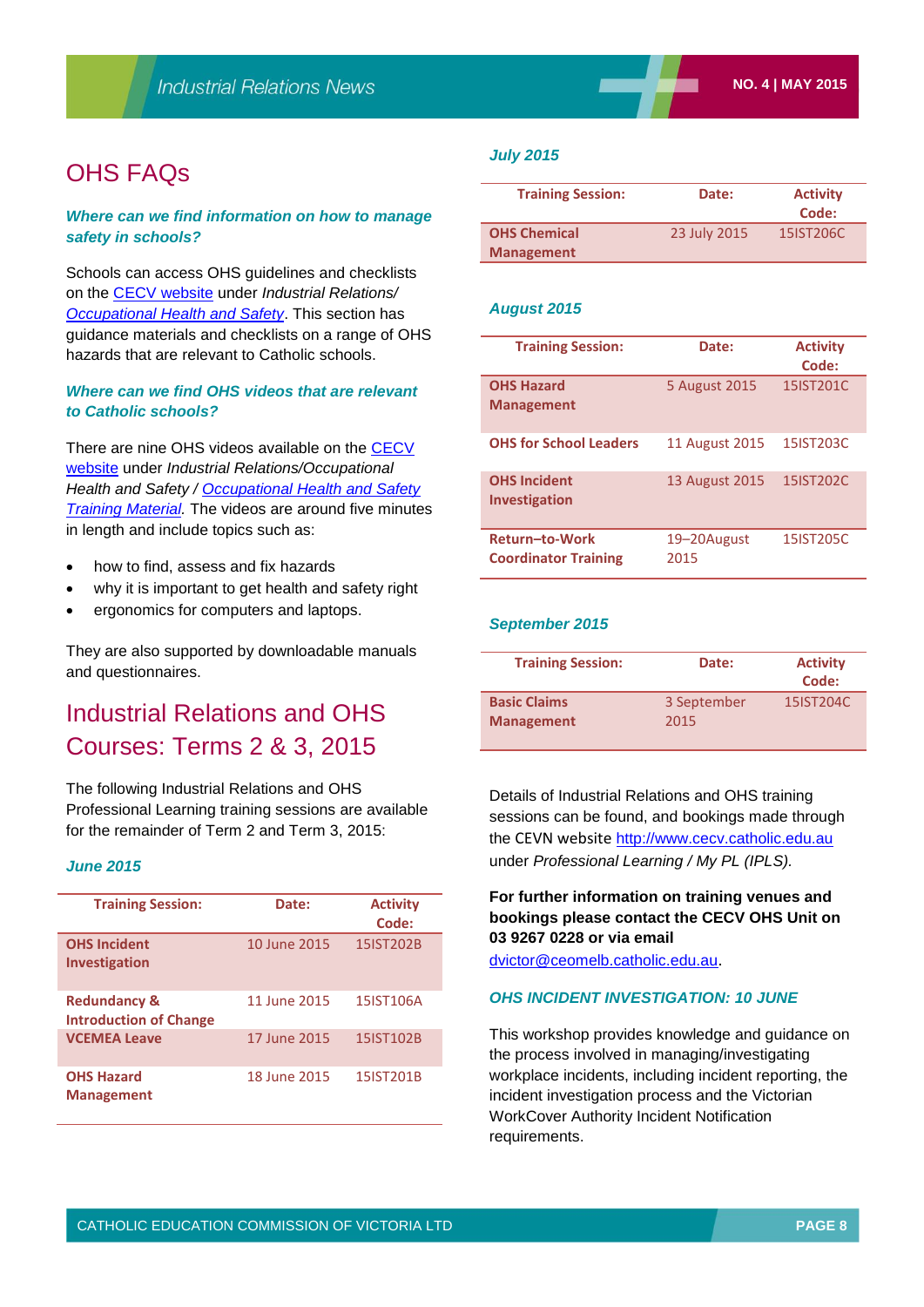#### *REDUNDANCY & INTRODUCTION OF CHANGE: 11 JUNE*

This workshop focuses on the sections of the [VCEMEA](http://web.cecv.catholic.edu.au/frameset.htm?page=industrial) that are most commonly used by principals in their role of managing change. The program would also be of benefit to business managers and deputy principals.

#### *VCEMEA LEAVE: 17 JUNE*

This workshop is aimed at principals, deputy principals, business managers and administration staff in their role of managing leave entitlements including parental leave, personal leave and LSL.

#### *OHS HAZARD MANAGEMENT: 18 JUNE & 5 AUGUST*

This course provides knowledge and guidance on how to systematically identify and control hazards in the school environment, including asbestos, manual handling, slips/trips and falls, contractors and other relevant hazards.

#### *OHS CHEMICAL MANAGEMENT: 23 JULY*

This workshop provides knowledge on how to systematically store and manage all chemicals kept or used on the school site, including how to develop a chemical (hazardous substance and dangerous goods) register, what types of chemicals to include and the requirements for Material Safety Data Sheets (MSDS).

#### *OHS FOR SCHOOL LEADERS: 11 AUGUST*

This one-day course provides an overview of the legal responsibilities for managing OHS within the school environment, including employer and employee responsibilities, strategies to address the most common OHS issues in schools and how to make safety a priority in a school.

#### *OHS INCIDENT INVESTIGATION: 13 AUGUST*

This workshop provides knowledge and guidance on the process involved in managing /investigating workplace incidents, including incident reporting, the incident investigation process and the Victorian WorkCover Authority Incident Notification requirements.

#### *RETURN-TO-WORK COORDINATOR TRAINING: 19 & 20 AUGUST*

Under current legislation, schools with \$2.169 million or more rateable remuneration (indexed annually) must appoint a suitably trained RTW coordinator. This two-day course (WorkSafe approved) provides the underpinning knowledge required for Return-to-Work coordinators.

#### *BASIC CLAIMS MANAGEMENT: 3 SEPTEMBER*

What happens when a worker lodges a WorkCover claim? This workshop provides an overview of the claims management process, including employer obligations and return-to-work requirements.

## Summary of Communications: April & May 2015

#### *May 2015*

- [CECV Circular](http://www.cecv.catholic.edu.au/vcsa/communications/CECV_Guidance_Notes%20–%20__VCEMEA_2013__%5b1%5d.pdf) Guidance Notes Victorian Catholic Education Multi Enterprise Agreement 2013
- [Joint Statement CECV IEU 1 May 2015](http://www.cecv.catholic.edu.au/vcsa/Implementation_Guidelines/Guidance%20Notes/Joint_Statement.pdf)
- Category B staff [Recall and end of year](http://www.cecv.catholic.edu.au/vcsa/Implementation_Guidelines/Guidance%20Notes/Guidance_Note_Category_B_Recall_End_of_Year_Procedures.pdf)  [procedures](http://www.cecv.catholic.edu.au/vcsa/Implementation_Guidelines/Guidance%20Notes/Guidance_Note_Category_B_Recall_End_of_Year_Procedures.pdf)
- [Personal Leave Deductions \(Teachers\)](http://www.cecv.catholic.edu.au/vcsa/Implementation_Guidelines/Guidance%20Notes/Guidance_Note_Personal_leave_deductions.pdf)
- [Teacher Attendance Time.](http://www.cecv.catholic.edu.au/vcsa/Implementation_Guidelines/Guidance%20Notes/Guidance_Note_Attendance_Time.pdf)

*†*